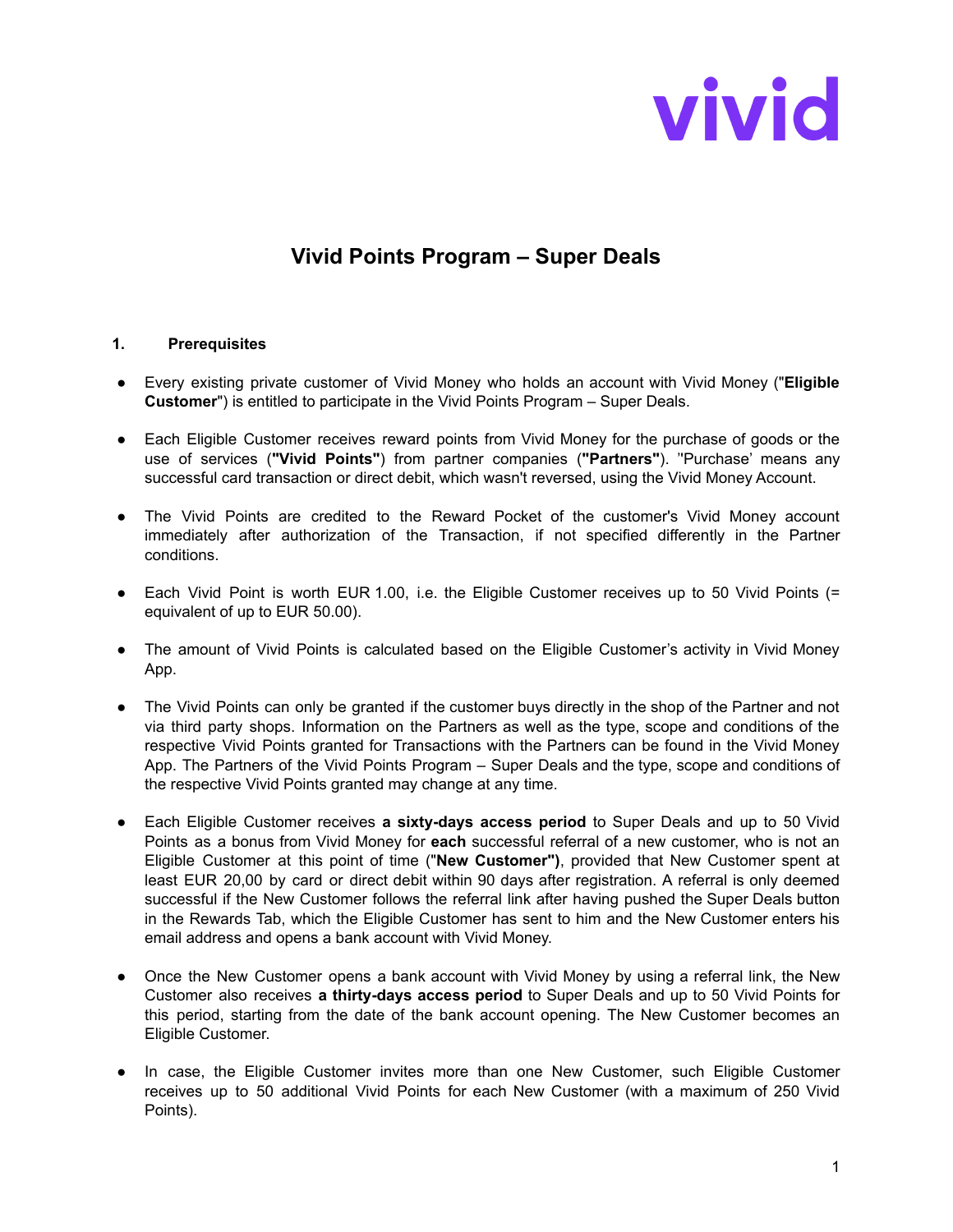

● In addition, the access period (as mentioned above) is limited to three-hundred days continuously, in case the Eligible Customer has been referred and has successfully referred five or more New Customers. Furthermore, the access period cannot be splitted, i.e. the Eligible Customer receives a thirty-days period as being referred himself and a sixty-days access period for each New Customer.

| Use cases                                                                                 | <b>Access period</b> | <b>Vivid Points limit</b>              |
|-------------------------------------------------------------------------------------------|----------------------|----------------------------------------|
| The Eligible customer has<br>successfully invited 1 friend                                | 60 days              | Up to 50 Vivid Points for 60<br>days   |
| The Eligible customer has<br>successfully invited 2 friends                               | 120 days             | Up to 100 Vivid Points for 120<br>days |
| The Eligible customer has<br>successfully invited 3 friends                               | 180 days             | Up to 150 Vivid Points for 180<br>days |
| The Eligible customer has<br>successfully invited 5 friends<br>and more                   | 300 days             | Up to 250 Vivid Points for 300<br>days |
| The Eligible customer has<br>been referred                                                | 30 days              | Up to 50 Vivid Points for 30<br>days   |
| The Eligible customer has<br>been referred and successfully<br>invited 1 friend           | 90 days              | Up to 100 Vivid Points for 90<br>days  |
| The Eligible customer has<br>been referred and successfully<br>invited 2 friends          | 150 days             | Up to 150 Vivid Points for 150<br>days |
| The Eligible customer has<br>been referred and successfully<br>invited 4 friends and more | 270 days             | Up to 250 Vivid Points for 270<br>days |

● When purchasing products from a Partner or using the Services of a Partner, a contractual relationship exists exclusively between the Partner and the customer. Vivid Money is not responsible for the performance and behavior of the Partner or the products or services purchased via the Partner.

## **2. Linking of Vivid Points to Stocks and Redemption of Vivid Points**

- The Vivid Points are credited to the Reward Pocket of the customer's bank account immediately after authorization of the Transaction, if not specified differently in the Partner conditions.
- As soon as the Vivid Points are credited to the Reward Pocket in the customer's Bank Account, the customer shall link the Vivid Points to one of the stocks listed in the Reward Pocket ("**Stocks**"). For clarification purposes, the Customer does not receive ETFs and/or stocks directly.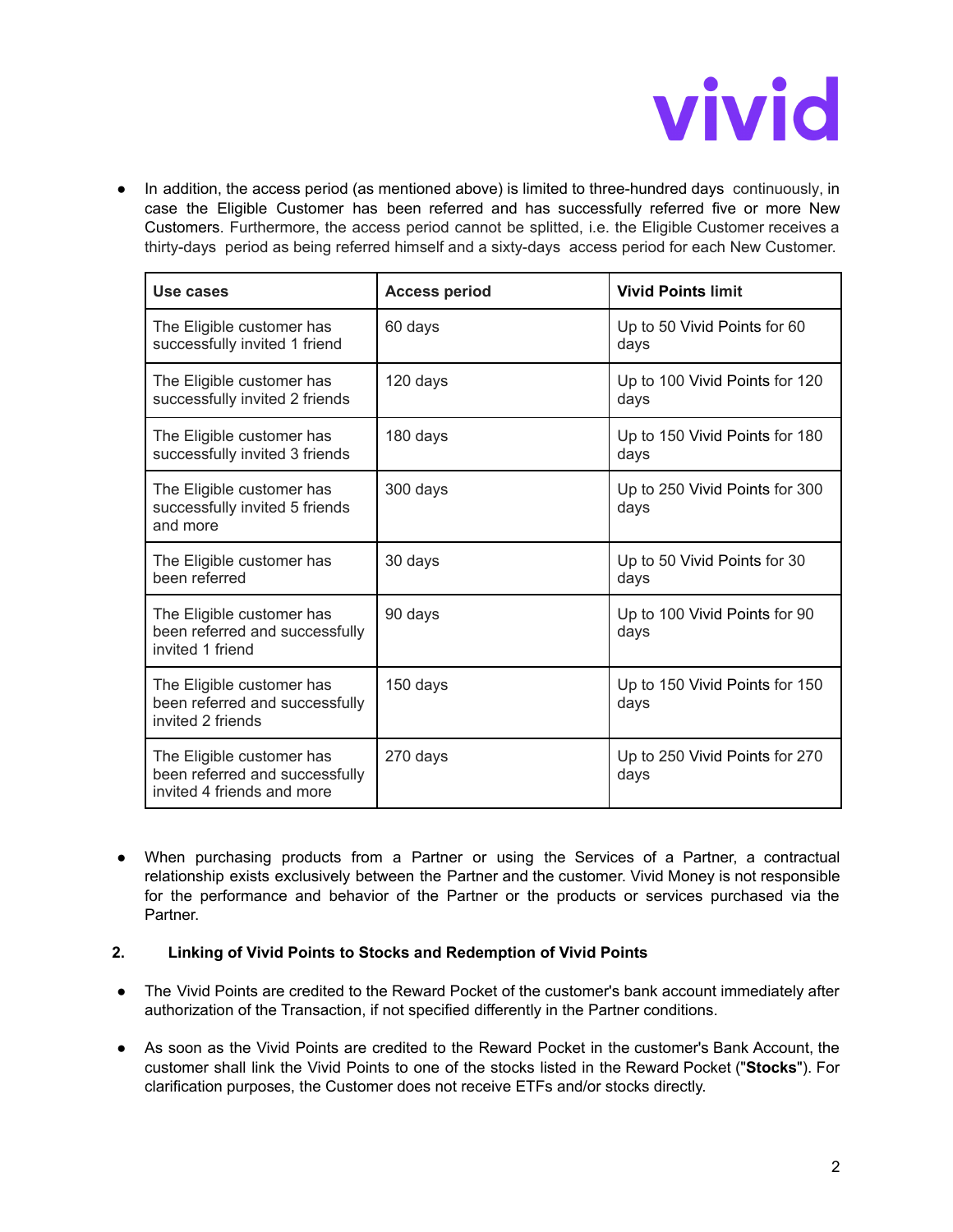

- **●** As soon as the customer has linked the Vivid Points to a certain Stock, the amount of Vivid Points depends on the changes in Stock prices. For example, if the customer has linked the Vivid Points to the Apple Stock and the Stock price of Apple increases by 2.0%, the Vivid Points will also increase by 2.0%, e.g. 2 Vivid Points would then increase to 2.04 Vivid Points.
- In case of a decrease of the Stock price of the Stock linked to the Vivid Points, the amount of Vivid Points will also decrease, but not below the total initial amount of Vivid Points received by the customer. However, the Vivid Points will only start again to be higher than the initial amount of Vivid Points when the Stock price is (again) higher than it was when the Vivid Points were originally linked to the Stock price.
- The customer can decide to link the Vivid Points to a different Stock at any time. In such cases only Vivid Points that have been credited to the customer's Vivid Reward Pocket after this decision will be linked to the different Stock. Vivid Points that had been linked to the previous Stock remain linked to that previous Stock.
- The current balance of the amount of Vivid Points under consideration of the development of the prices of the Stocks linked to the Vivid Points can be seen by the customer in the Rewards Pocket.
- The customer can redeem Vivid Points at any time after he has linked the Vivid Points with a certain Stock. The customer can only redeem all Vivid Points and not parts of the Vivid Points**.**
- In case that the customer redeems the Vivid Points, the customer will receive a payment in Euro equaling the value of the Vivid Points into his Main Pocket. For example, if the customer has 2.04 Vivid Points in the customer's Reward Pocket, the customer will receive EUR 2.04 in his Main Pocket.

## **3. Miscellaneous**

- The Vivid Points Program Super Deals is a bonus program for existing customers of Vivid Money and is no investment. The Vivid Points Program – Super Deals necessarily includes the linking of the Vivid Points to Stocks. Vivid Points cannot be redeemed before such linking. Vivid Points cannot be assigned or transferred to any other person and can only be redeemed by the relevant customer itself
- In the event of misuse or fraud by the customer or the New Customer, Vivid Money reserves the right to cancel the corresponding Vivid Points. This particularly applies to the case (but is not limited to the case) that one New Customer opens more than one Bank Account by using the referral link.
- In the event of incorrect credits of Vivid Points to the customer's Reward Pocket for technical reasons, Vivid Money reserves the right to amend the corresponding Vivid Points in order to rectify the incorrect credits.
- Vivid Points are not transferable. The customer cannot transfer money to the Reward Pocket in order to convert such money into Vivid Points.
- Vivid Money informs the customer that any bonus and other benefits received by the customer in a sum of at least EUR 256.00 per year might trigger a tax liability of the customer. The customer is solely liable to fulfil its tax obligations. For further information please consult your tax advisor.